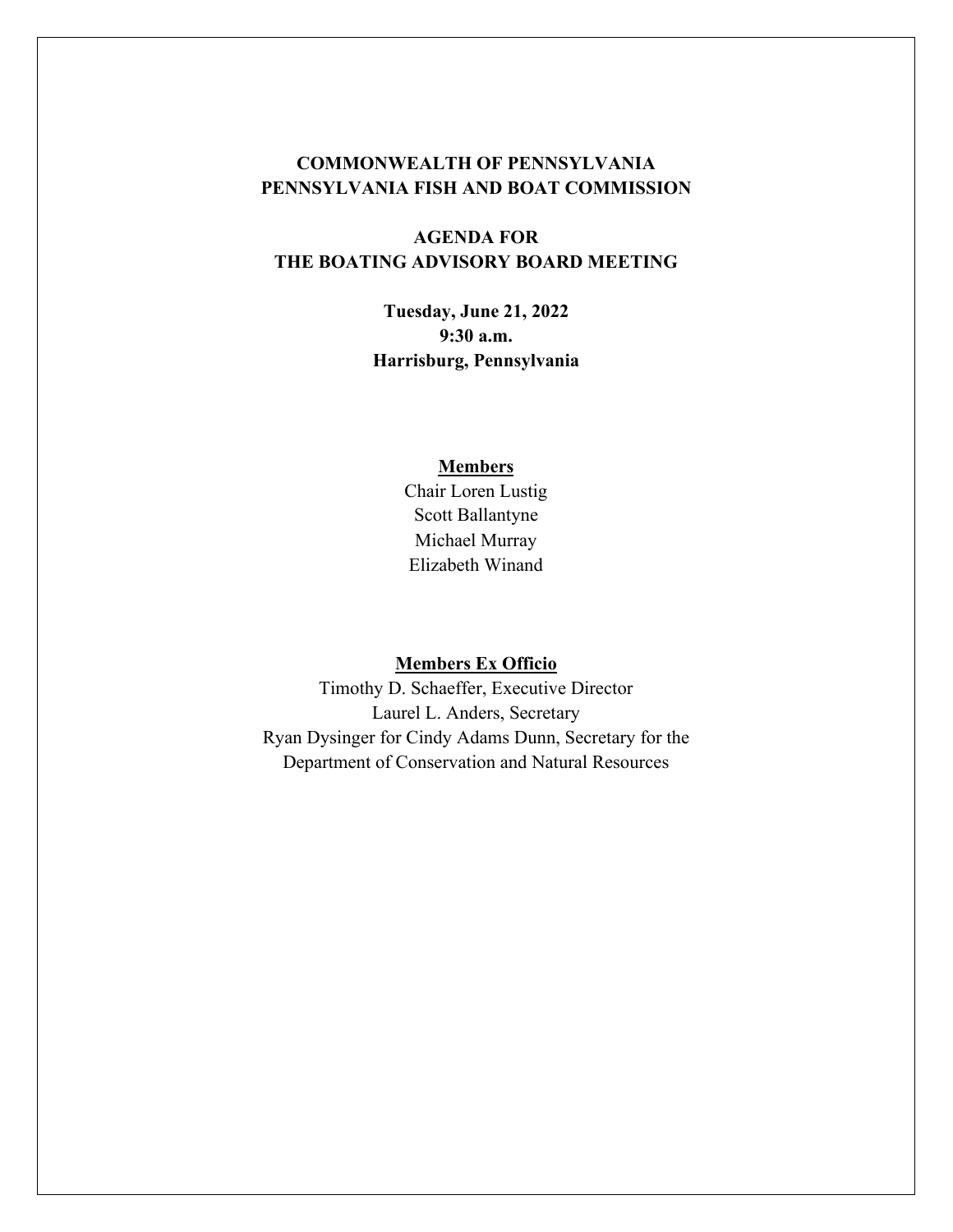## **TABLE OF CONTENTS**

- I. Roll Call
- II. Introduction of Guests
- III. Review and Approval of Minutes from the February 7, 2022 Meeting
- IV. Public Comment

#### V. New Business

- a. Amendments to 58 Pa. Code § 107.1 (Horsepower restrictions) and § 107.2 (Electric motors)
- b. Amendment to 58 Pa. Code § 111.17 (Clearfield County)

## VI. Discussion Items

- a. Legislative Update (boat registration period)
- b. Proposed Fees for 2023
- c. NASBLA BOAT Accredited Activities
- d. Aids to Navigation Program Update
- e. National Safe Boating Week Recap
- f. Operation Dry Water (July 2-4, 2022)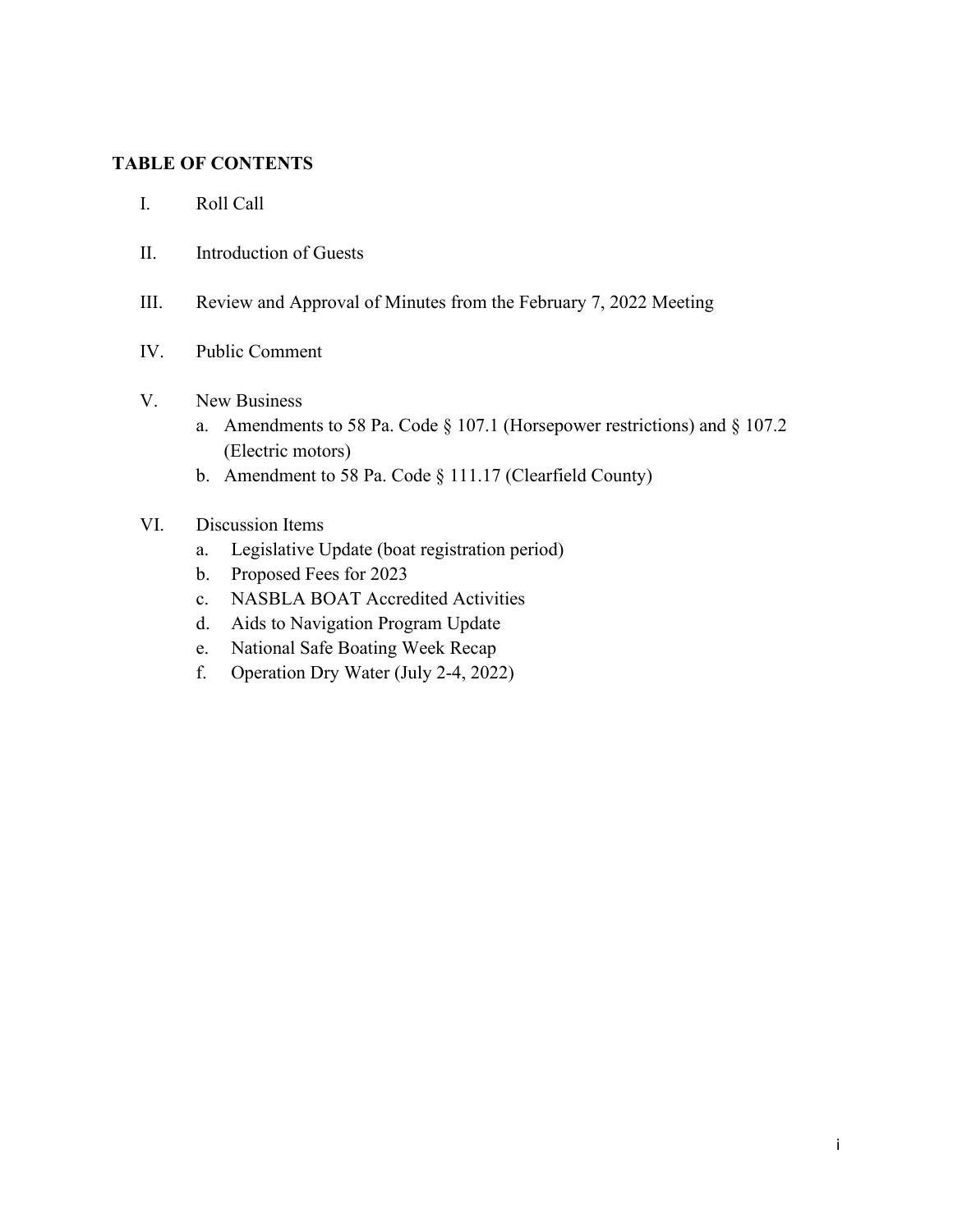A. Amendment to 58 Pa. Code § 107.1 (Horsepower restrictions) and § 107.2 (Electric motors).

### Commentary:

Current regulations limit boat propulsion to electric motors only on Pennsylvania Fish and Boat Commission (Commission) owned or controlled lakes, some State Park lakes, and water bodies specified in Chapter 111 (relating to special regulations counties). These regulations were originally intended to reduce noise, excessive wakes, shoreline erosion and property damage, and reduce the risk of petroleum-based water pollution on certain water bodies. Boats powered by small electric motors (such as trolling motors) and unpowered boats are popular on Pennsylvania water bodies with electric motor only restrictions.

Some exceptions exist for State Park lakes and certain other waters specified in Chapter 111 where internal combustion motors are permitted but with horsepower limitations. Boats propelled by small gas outboard motors and unpowered boats are popular on these waterways.

Recent technological advancements with battery-powered electric boat motors have produced a variety of higher-powered options up to 180 horsepower and 60 miles per hour. While these new units are currently expensive and have limited battery capacity, it is anticipated they will become more affordable and widely available in the future. Boating stakeholders, partner organizations, other state agencies, and staff have expressed concern about the potential increased availability and popularity of highpowered electric motors, which would be legal to be operated on waters under current regulations that allow electric motors only. Additionally, law enforcement staff have expressed concern about the complexity of enforcing horsepower limitations for electric motors to meet the original intent of current regulations.

To address the above issues, Commission staff recommend amending Chapter 107 (relating to boating restrictions) to limit the speed at which electric motors may be operated and clarify that horsepower restrictions apply to internal combustion motors only. These amendments set the conditions by which Chapter 111 regulations are qualified, as noted in § 111.71 (relating to general requirements).

Staff propose the following changes to  $\S 107.1$  and  $\S 107.2$ :

§ 107.1. Horsepower restrictions.

On waters where horsepower limitations are prescribed, as set forth in Chapter 111 (relating to special regulations counties), **[boats with motors larger than the maximum horsepower shall be permitted but the motors may not be used] the use of internal combustion motors in excess of the prescribed horsepower limitation is prohibited.**

## § 107.2. Electric motors.

Except as otherwise specified in Chapter 111 (relating to special regulations counties):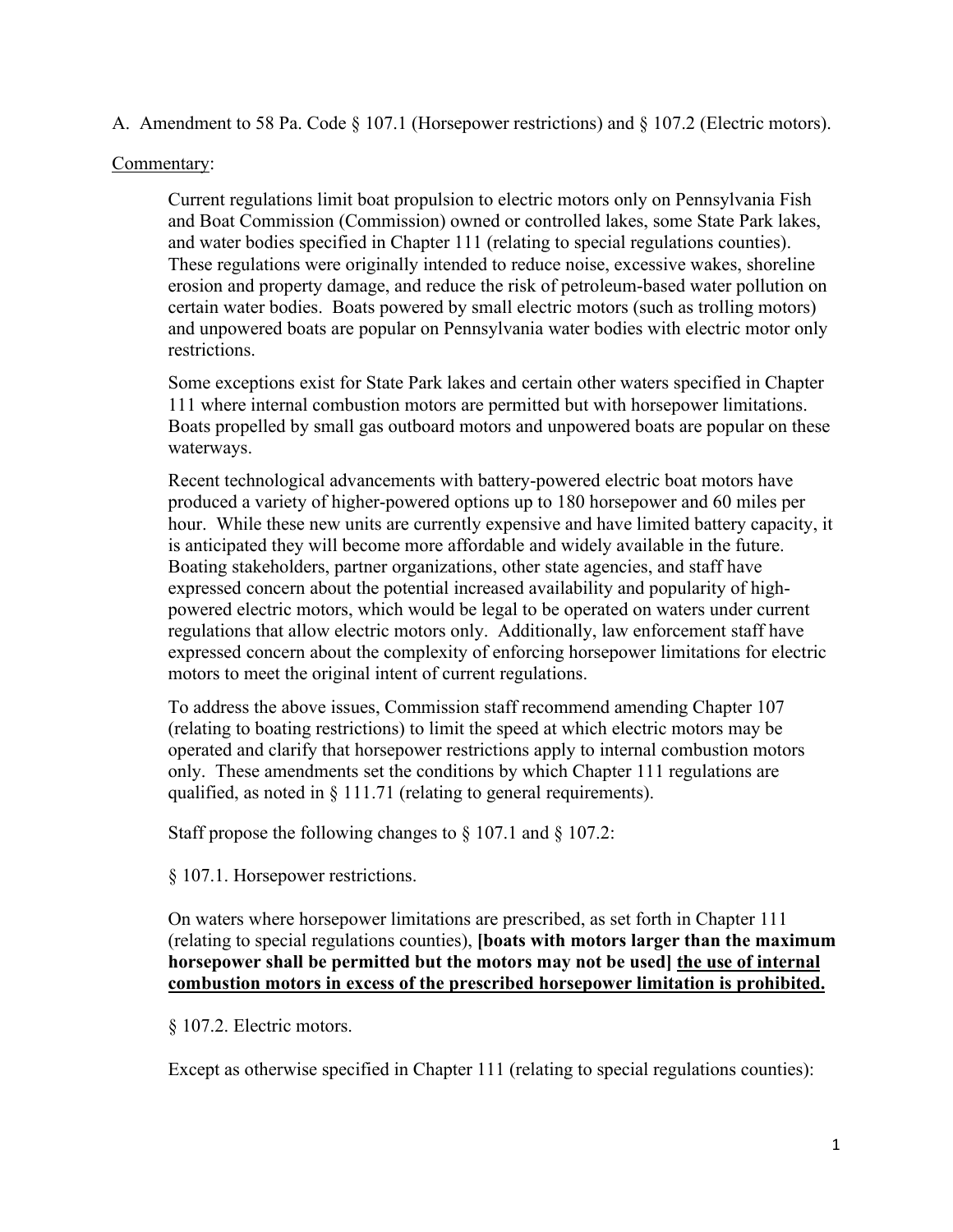(1) Electric motors are permitted on Commission owned or controlled lakes and on State Park lakes where boating is permitted.

## **(2) Boats propelled by electric motors on Commission owned or controlled lakes, State Park lakes and water bodies specified in Chapter 111 shall not be operated at greater than slow, no-wake speed.**

**[(2)] (3)** On Commission and State Park owned or controlled lakes, internal combustion motors attached to or installed in boats need not be removed, but the operation of engines is specifically prohibited.

**[(3)] (4)** Officers authorized to enforce the code and this part and, in the case of State Park lakes, officers and officials of the Bureau of State Parks and operators of emergency vessels may operate boats powered by internal combustion motors in the performance of their official duties on waters otherwise restricted to electric motors only.

# Briefer:

Laurel L. Anders, Director, Bureau of Boating

## Action: